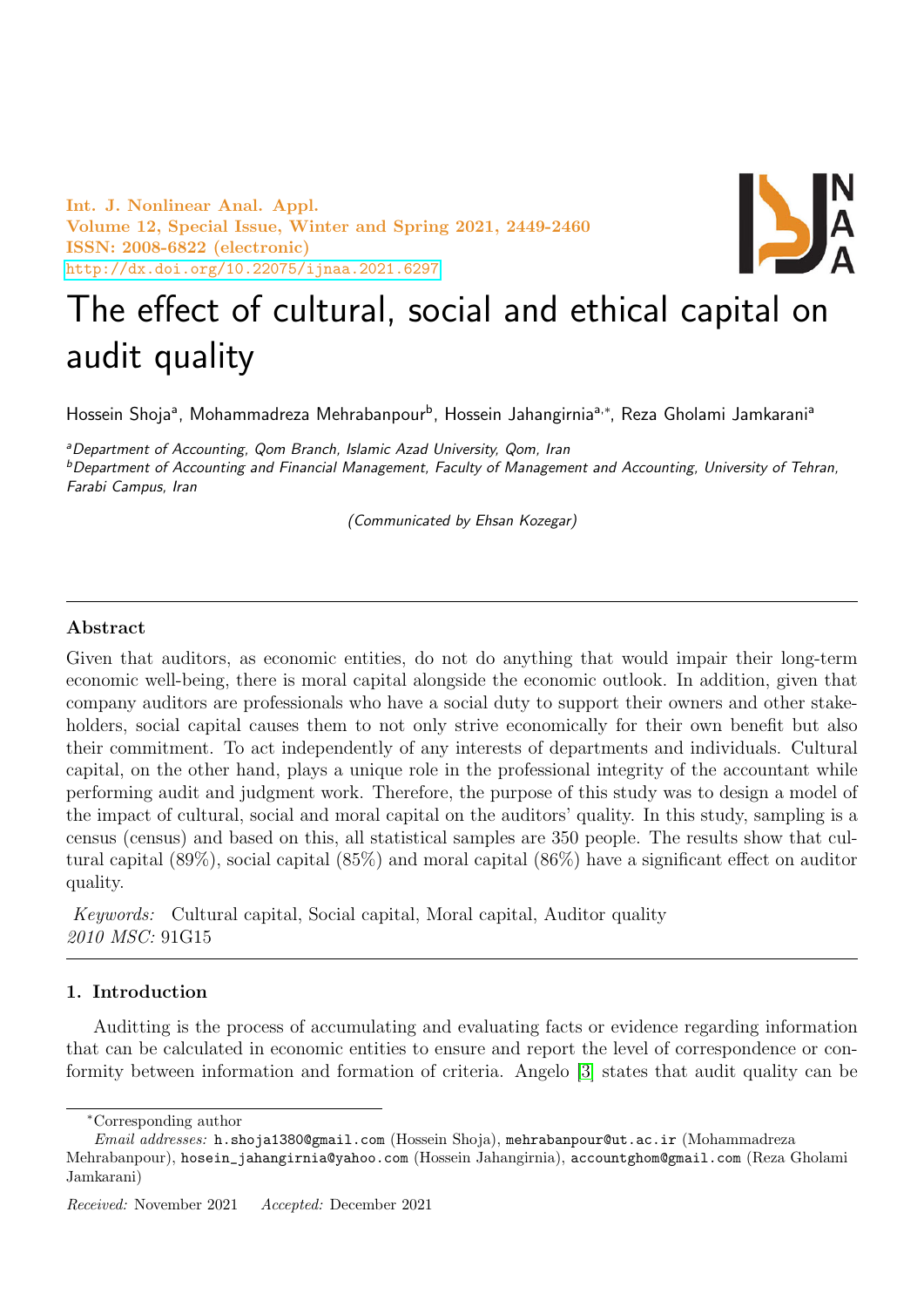defined as the possibility that (a) auditors will report violations (b) If auditors are not independent, they tend not to report irregularities, and thus damage audit quality. According to the Indonesian Institute of Accountants (IAI) audits carried out by auditors are said to be of quality, if they meet auditing standards and quality control standards. Quality audits can help management and stakeholders in making the right and accurate decisions. Legally auditing is divided into two, "audit failure" or "audit success". Audit failure occurs if the auditor does not act independently in fact, or if the independent auditor incorrectly issues a clean audit report because it fails to collect sufficient audit evidence in accordance with auditing standards. Audit failure has economic consequences for auditors, clients and third parties. Successful audits occur when auditors carry out audits in accordance with auditing standards and issue audit opinions that are in accordance with the conditions of the client's financial statements at a level consistent with audit risk [\[10\]](#page-11-1).

As competition in the auditing profession grows, auditing firms seek to differentiate their services. One of the dimensions of differentiating between auditing firms is service quality presented by them. The quality of audit services is one of the most important issues in the field of auditing and Capital Markets. Since the audit partners comment on the files prepared by the auditors, so the performance of the auditors affects the quality of the audit . Behavioral characteristics of managers is one of the newest financial behavioral concepts that has gained a special place in both financial theories and psychology [\[6\]](#page-11-2). These traits cause human to overestimate his abilities and underestimate the risks, therefore give him the feeling that he is able to control issues and events, while this may not be the case [\[18\]](#page-11-3). Also, the behavioral characteristics of managers can affect their preparation and presentation of financial information to the capital market, because they seek to maximize the interests of shareholders in the long term, so they are reluctant to disclose confidential information that has negative investment feedback. This in itself affects the type of audit opinion [\[13\]](#page-11-4). Cultural, social and ethical capital is one of the factors that can affect the quality of auditing.

According to Arens et al. [\[4\]](#page-11-5) ethics can be broadly described as a moral principle or value. Ethics is a branch of moral philosophy about morality, moral problems and moral judgment. the function of ethical principles is not to produce definite rules, but to produce guidelines for each individual in doing something or in decision making. The auditor's profession is always required to always follow the professional code of ethics. There are two principles in applying ethics, the first imperative principle, namely the principle that directs decisionmaking to behave in accordance with the requirements of ethical regulations, and the second principle of utilitarianism, namely the emphasis on checking the consequences of each action rather than following several ethical rules. According to Albeksh [\[2\]](#page-11-6), the higher the auditor's commitment in applying ethics, the higher the quality audit report will be. Research conducted by Nasrabadi & Arabbian [\[14\]](#page-11-7), found that professional ethics had an effect on audit quality.

Before beginning the discussion, it must first be determined what is meant by social capital. The earliest quotation surrounding social capital was from 1916, when Lyda Hanifan wrote a report on rural schools in West Virginia. He believed that the existence of social capital is very important for having a successful school. Nevertheless, Portes [\[15\]](#page-11-8) thinks that the general concept of social capital comes back to Durkheim's advocacy of group life and its advantages. It seems that social capital is one of the new concepts that is used today in various studies by sociologists, economists, and political scientists. In fact, social capital is the product of human society and can be regarded as the bridge between economics and sociology. From the economic attitude, the norms that result in collaboration and teamwork are social capital. Social capital has been defined by various scholars; for instance, Portes [\[15\]](#page-11-8) defines social capital as the desire of society to fulfill its obligations. Guiso et al. [\[9\]](#page-11-9) also define SC this way "The level of mutual trust and humanitarian tendencies that exist among people in a community." In another interesting definition of SC, Guiso et al. [\[10\]](#page-11-1) suggest that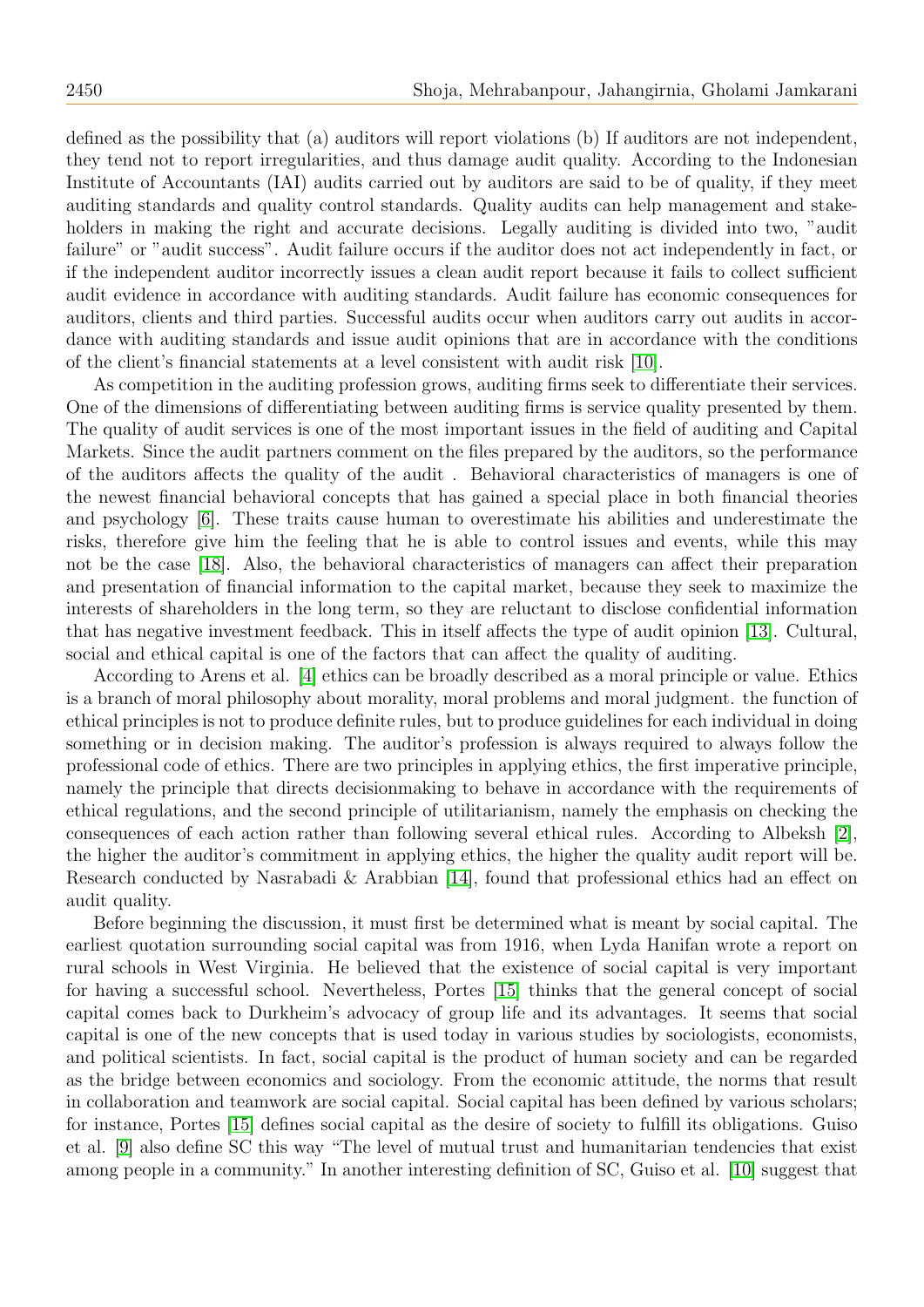SC is a set of morals and beliefs that make sense of cooperation and assistance in society.

Trust is identified as one of the main components of social capital because it creates cooperation among members of a group. Trust and reciprocity consist of reliable fairness, general honesty, and acts of usefulness [\[20\]](#page-11-10). Trust is said to be at the heart of social capital and can reduce the level of costs of social and economic interactions. Even scientifically, social capital has a deterrent role in preventing corruption, fraud, and misconduct in various fields. Trust can improve economic growth among countries. Trust can lower transactional costs, facilitate inter-organizational relationships, and improve manager–subordinate relationships [\[13\]](#page-11-4). However, it seems that if people abuse public trust, there will be adverse and unfortunate consequences for. In short, on the one hand, the amount of audit fees is positively linked to the extent of an audit firm's efforts and litigation risks. On the other hand, trust would likely affect the audit firm's efforts and the perceived litigation risks [\[18\]](#page-11-3). For these reasons, auditors spend more time on those firms located in low social-capital areas to reduce the audit risk because they do not trust their clients, which will lead to increasing the audit. Thus, audit firms are expected to evaluate the honesty of their clients based on where the companies are headquartered and charge more audit fees when they have less confidence in the uprightness of the companies [\[16\]](#page-11-11).

More specifically, social norms represent intrinsic motivation for selflessness, and network density represents an extrinsic motivation for selflessness. Based on Woolcock [\[19\]](#page-11-12), the social norms and networks that enable collective actions are called social capital. This implies that norms and networks are two inseparable concepts. In keeping with this view, some studies have shown that a strong social network can improve the quality of social norms [\[9\]](#page-11-9). Hence, similar to the Jha and Chen [\[13\]](#page-11-4) approach, this research does not consider the social norms and networks as two separate elements and relies on the Woolcock [\[19\]](#page-11-12) definition. Given the prior research literature, it is expected that the social norms and networks of high social capital regions induce managers to behave more honestly, which will lead to manipulating accounting figures According to the findings of researchers, it has already been proven that social norms can induce a sense of guilt when an individual behaves disparately. This sense of guilt can be seen as a cost, and executives take this cost into account when making decisions. Since financial information manipulation is seen as selfish, this theory suggests that executives are less likely to engage in misleading the financial statements in counties with more altruistic norms, compared to counties where altruism is less important [\[9\]](#page-11-9). With respect to social networks, they can build more trust among their members over time and establish a culture based on the principles of cooperation and collaboration. Fukuyama [\[8\]](#page-11-13) believed that people support each other well when there are repeated games in a dense network. With the passage of time, this process becomes an accepted ethical principle in society that invites everyone to promote mutual trust as well as abide by their commitments. Not only does a strong social network encourage good behavior, but it also enhances the punishment for deviant behavior [\[16\]](#page-11-11). Social networks can increase the perceived cost of selfish decisions through punishment and more effective monitoring. These costs seem to be reflected in earnings management; if distortion in the financial statements is seen as undesirable and networks can more easily detect and punish earnings manipulation, executives will take these costs into account. This, in turn, decreases the expected benefits of earnings management, ultimately decreasing the likelihood that executives will engage in earnings management in counties with high network density [\[20\]](#page-11-10).

Culture is generally regarded as the way of life of any group of people. The spate of corporate collapse globally has brought to the fore the issue of how culture impacts on Accounting and Audit quality and vice versa. In Nigeria it has been opined that the culture of low litigation against negligent auditors and slow and tardy judicial process may have accounted partly for incidences of low audit quality as the auditors have no incentives to aspire to upgrade quality [\[5\]](#page-11-14).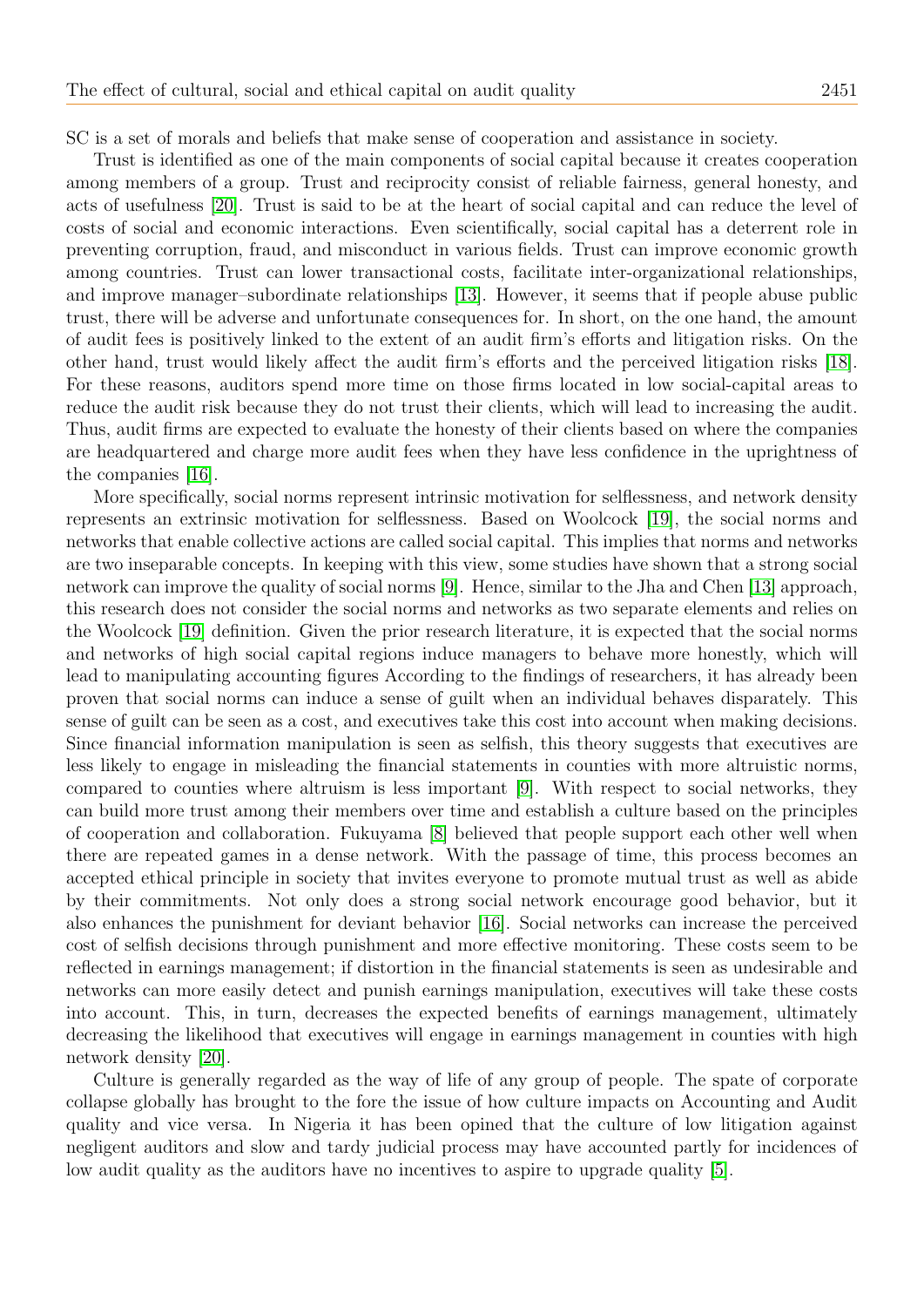Cultural issues in audit quality was introduced by Akpomi, Amesi & Harcourt [\[1\]](#page-10-0) when they used behavioral considerations to justify the practice of mandatory rotation of auditors in Nigeria.

Questionnaires and interview were used to gather data from 37 administrators in both the public and private sectors of the Nigerian economy. Percentages and Chi- Square were used to analyse the data of study. They found that auditors do not have the confidence of administrators when they are on audit assignments as they believe that auditors are out to expose them. On the other hand auditors were also found to be conniving with corrupt officials to cover their lapses.

As described, this study seeks to explain the effect of cultural, social and ethical capital on audit quality and answers to this question that "do the cultural, social and ethical capital affect the audit quality"?

### 2. Research hypotheses

H1: Cultural capital have a significant effect on audit quality. H2: Social capital have a significant effect on audit quality. H3:Ethical capital have a significant effect on audit quality.

## 3. Research methodology

#### 3.1. Research method

This study is pseudo-experimental. In pseudo-experimental research, the researcher has no control over the process of data creation and it can't define different groups, such as the experimental and control group, but, the whole group plays the role of the experimental group. The present study, in terms of results, applied; in terms of purpose, analytical; in terms of the logic of execution, a combination of analogy and induction; in terms of the execution process, quantitative and in terms of time period, it's cross-sectional.

### 3.2. Population and Statistical Sample

In the present study, the statistical population included auditors working in the audit organization, auditing firms. select the sample, use Cochran formula with the percentage of error obtained in the pre-test (0.05) and a confidence level of 95%, 350 people was determined as the minimum sample. Therefore, according to the population statistical volume, 350 questionnaires were distributed and collected.

#### 3.3. Mathematical model and the method of data analysis

The following equations are used to test research hypotheses:

$$
AQ_i = \beta_0 + \beta_1 CC_i + \beta_1 SC_i + \beta_1 EC_i + \epsilon_i \tag{1}
$$

$$
AQ_i = \beta_0 + \beta_1 CCC_i + \epsilon_i \tag{2}
$$

$$
AQ_i = \beta_0 + \beta_1 SCC + \epsilon_i \tag{3}
$$

$$
AQ_i = \beta_0 + \beta_1 ECC_i + \epsilon_i \tag{4}
$$

In the above equations: AQ: audit quality, CC: cultural capital, SC: social capital, EC: Ethical capital, CCC: cultural capital components, SCC: social capital components, ECC: Ethical capital components.

Considering that in the present research, the relation between variables have been studied in the framework of a scientific model, statistical inference were analyzed by structural equation modeling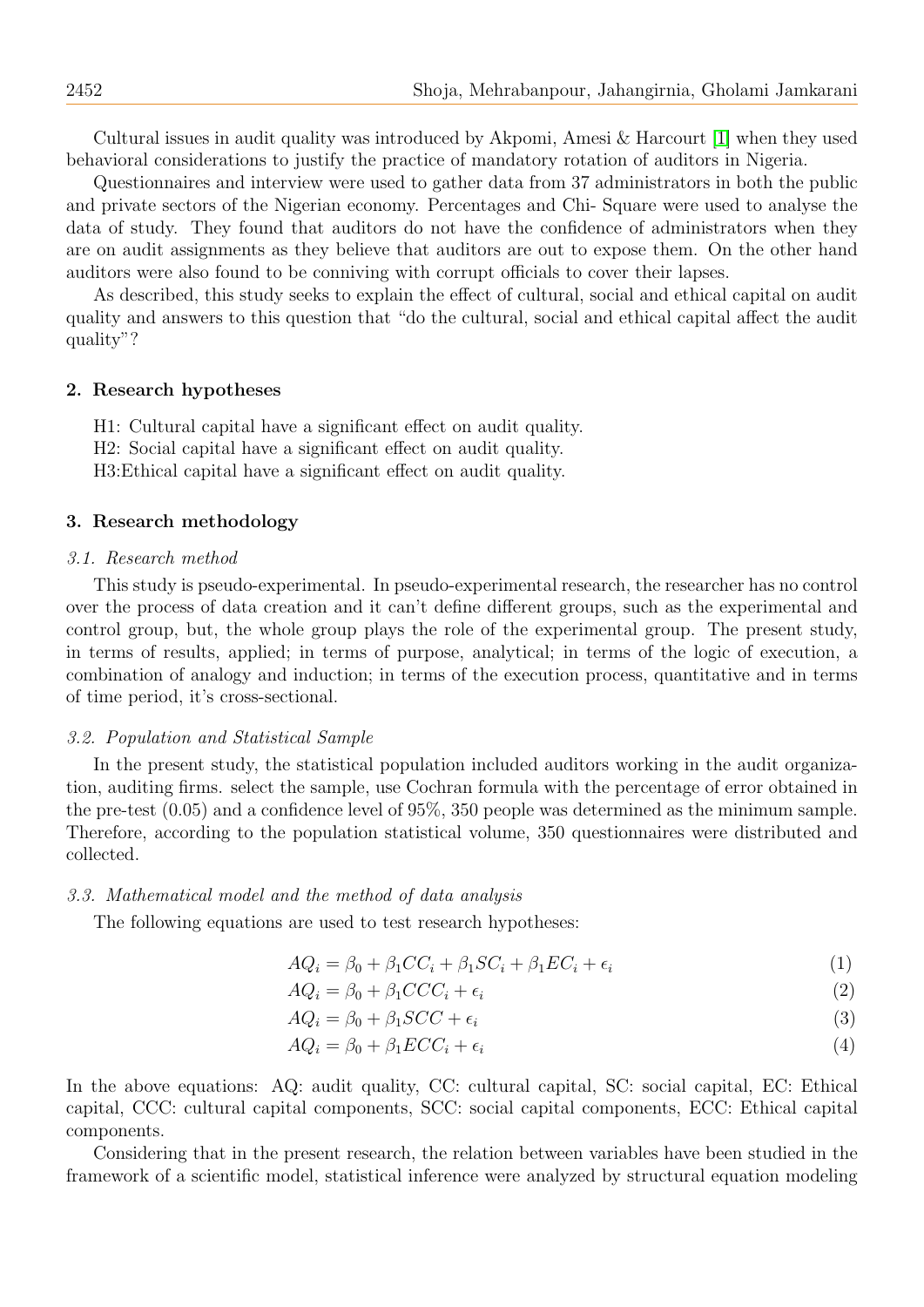using AMOS software. Also, evaluated the fit of the proposed pattern based on the Chi-squared  $index(x^2)$ , Comparative Fit Index (CFI), goodness of fit index (GFI), Adjusted goodness of fit index (AGFI) and Root Mean Square Error of Approximation (RMSEA). In order to fit the pattern, it is essential that these indexes have the necessary standards. If the index  $(X^2/df)$  be smaller than 3 and the amount of (rmsea) be smaller and closer to zero and fitting indexes (cfi,gfi,agfi) be closer to 1, it indicates that the proposed model has been confirmed.

The AMOS framework can be summarized into three matrix equations, two for the measurement model component and one for the path model component. For the measurement model component,

$$
X = \Lambda_x \xi + \delta \tag{5}
$$

$$
Y = \Lambda_y \eta + \delta \tag{6}
$$

where x is a  $p \times 1$  vector of observed exogenous variables, and it is a linear function of a  $j \times 1$  vector of exogenous latent variables  $\xi$  and a  $p \times 1$  vector of measurement error  $\delta$ .  $\Lambda_x$  is a  $p \times j$  matrix of factor loadings relating x to ξ. Similarly, y is a  $q \times 1$  vector of observed endogenous variables,  $\eta$  is a  $k \times 1$ vector of endogenous latent variables,  $\epsilon$  is a  $q \times 1$  vector of measurement error for the endogenous variables, and  $\Lambda_y$  is a  $q \times k$  matrix of factor loadings relating y to  $\eta$ . Associated with (5) and (6), respectively, are two variance-covariance matrices,  $\Theta \delta$  and  $\Theta \epsilon$ . The matrix  $\Theta \delta$  is a  $p \times p$  matrix ofvariances and covariances among measurement errors  $\delta$ , and  $\Theta \epsilon$  is a  $q \times q$  matrix of variances and covariances among measurement errors  $\epsilon$ . For flexibility, AMOS describes the path model component as relationships among latent variables,

$$
\eta = B\eta + \Gamma\xi + \xi \tag{7}
$$

where B is a  $k \times k$  matrix of path coefficients describing the relationships among endogenous latent variables,  $\Gamma$  is a  $k \times j$  matrix of path coefficients describing the linear effects of exogenous variables on endogenous variables, and  $\zeta$  is a  $k \times 1$  vector of errors of endogenous variables. Associated with (7) are two variance-covariance matrices:  $\phi$  is a  $j \times j$  variance covariance matrix of latent exogenous variables, and  $\psi$  is a  $k \times k$  matrix of covariances among errors of endogenous variables. With only these three equations, AMOS is a flexible mathematical framework that can accommodate any specification of a SEM model. SEM has been typically implemented through covariance structure modeling where the variance-covariance matrix is the basic statistic for modeling. Model fitting is based on a fitting function that minimizes the difference between the model-implied variance-covariance matrix  $\Sigma$  and the observed variance-covariance matrix S,

$$
min f(\sum, S) \tag{8}
$$

where S is estimated from observed data,  $\Sigma$  is predicted from the causal and noncausal associations specified in the model, and  $f(\sum, S)$  is a generic function of the difference between  $\sum$  and S based on an estimation method that follows. As Shipley concisely stated, causation implies correlation; that is, if there is a causal relationship between two variables, there must exist a systematic relationship between them. Hence, by specifying a set of theoretical causal paths, one can reconstruct the model-implied variance-covariance matrix  $\sum$  from total effects and unanalyzed associations. Hayduk outlined a step-by-step formulation under the AMOS mathematical framework, specifying the following mathematical equation for  $\Sigma$ :

$$
\sum = \begin{bmatrix} \Lambda_y A (\Gamma \phi' \Gamma + \psi) A^{\dagger} A'_y \Theta_{\epsilon} & \Lambda_y A \Gamma \phi A'_x \\ \Lambda_x \phi \Gamma' A y' & \Lambda_x \phi A_x + \Theta_{\delta} \end{bmatrix} \tag{9}
$$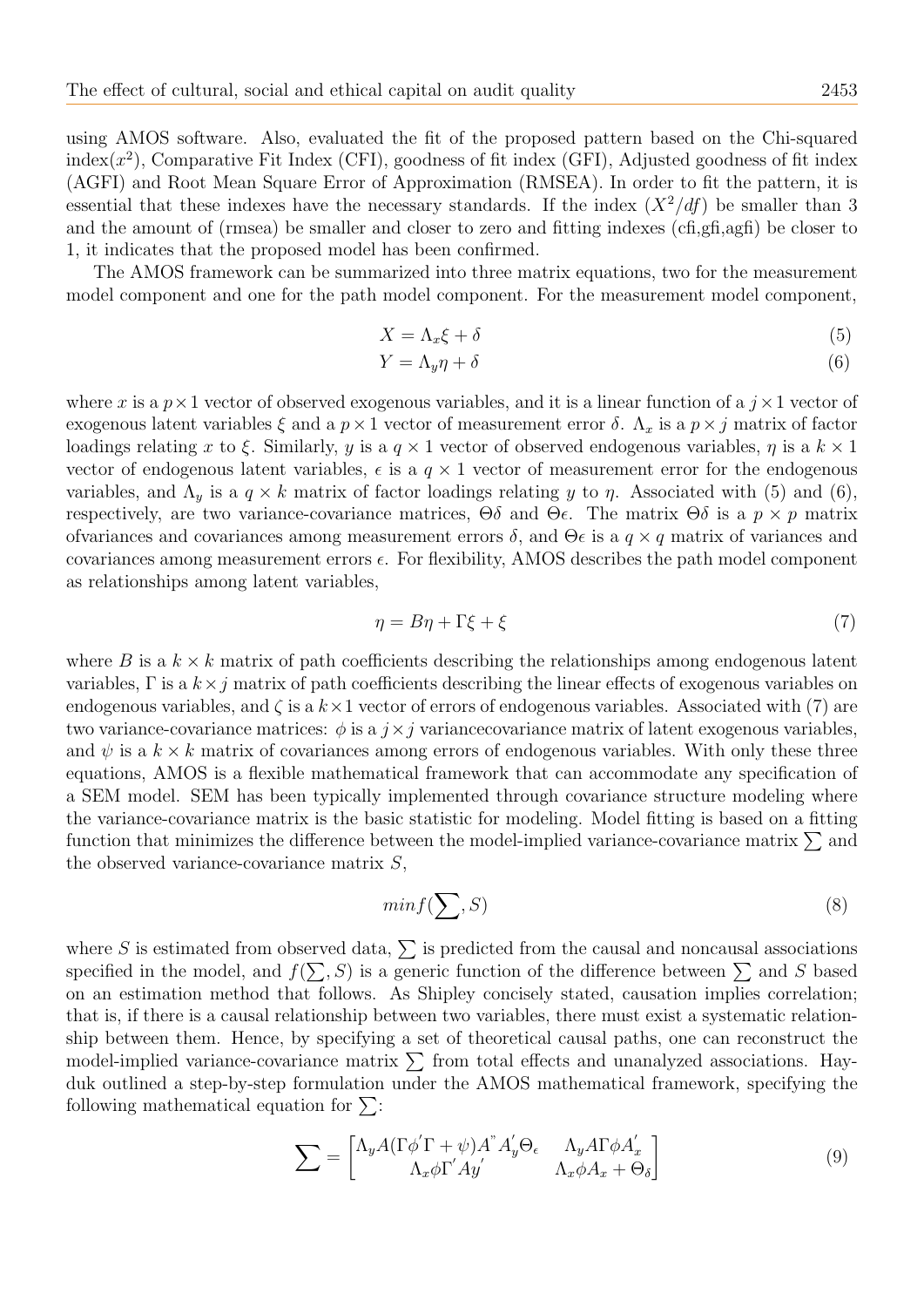where  $A = (I - B)^{-1}$ . Note that in (9) the derivation of  $\sum$  does not involve the observed and latent exogenous and endogenous variables  $(i.e., x, y, \xi, and\eta)$ . A common method in SEM for estimating parameters in  $\Sigma$  is maximum likelihood (ML). In ML estimation, the algorithm iteratively searches for a set of parameter values that minimizes the deviations between elements of S and  $\Sigma$ . This minimization is accomplished by deriving a fitting function  $f(\sum, S)$  (8) based on the logarithm of a likelihood ratio, where the ratio is the likelihood of a given fitted model to the likelihood of a perfectly fitting model. The maximum likelihood procedure requires the endogenous variables to follow a multivariate normal (MVN) distribution, and S to follow a Wishart distribution. Hayduk described the steps in the derivation and expressed the fitting function FML as

$$
F_{ML} = log|\sum| + tr(S\sum^{-1}) - log|S| + tr(SS^{-1})
$$
\n(10)

where  $tr()$  refers to the trace of a matrix and  $\sum$  and S are defined as above. Proper application of (10) also requires that observations are independently and identically distributed and that matrices  $\sum$  and S are positive definite. After minimizing (10) through an iterative process of parameter estimation, the final results are the estimated variancecovariance matrices and path coefficients for the specified model. The first is the overall model chi-square test based on a test statistic that is a function of the mentioned fitting function FML (10) as follows:

$$
X_M^2 = (n-1)F_{ML} \t\t(11)
$$

where *n* is sample size and  $X_M^2$  follows a chi-square distribution with degree of freedom  $df_M$  as defined above. Subsequent-ly, a P value is estimated and evaluated against a significance level. The overall model chi-square test is only applicable for an overidentified model, that is, when  $df_M > 0$ . A justidentified model  $(df_M = 0)$ , for example, a path model representation of a multiple regression, does not have the required degrees of freedom for model testing.

The second fit statistic to consider is the Root Mean Square Error of Approximation (RMSEA), which is parsimony-adjusted index that accounts for model complexity. The index approximates a noncentral chi-square distribution with the estimated noncentrality parameter as

$$
\widehat{\delta} = \max(X_M^2 - df_M, 0) \tag{12}
$$

where  $X_M^2$  is computed from (11) and  $df_M$  is defined above. The magnitude of  $\delta_M$  reflects the degree of misspecification of the fitted model. The RMSEA is then defined as

$$
RMSEA = \sqrt{\frac{\hat{\delta}_M}{(n-1)df_M}}
$$
\n(13)

Lastly, the Joreskog-Sorbom Goodness of Fit Index (GFI) is a measure of relative amount of variances and covariances jointly accounted for by the model, and it is defined as

$$
GFI = 1 - \frac{tr(\sum^{-1} S - 1)^2}{tr(\sum^{-1} S)^2}
$$
\n(14)

where I is identity matrix. GFI ranged from 0 to 1.0 with 1.0 indicating the best fit. Considering that the number of free parameters in SEM is much smaller than that in EFA when  $m$  is large, Yuan [\[21\]](#page-11-15) proposed to replace  $(N-1)$  in the definition of  $T_{ml}$  with  $N_y = N - (2p+13)/6 - m/3$ . However,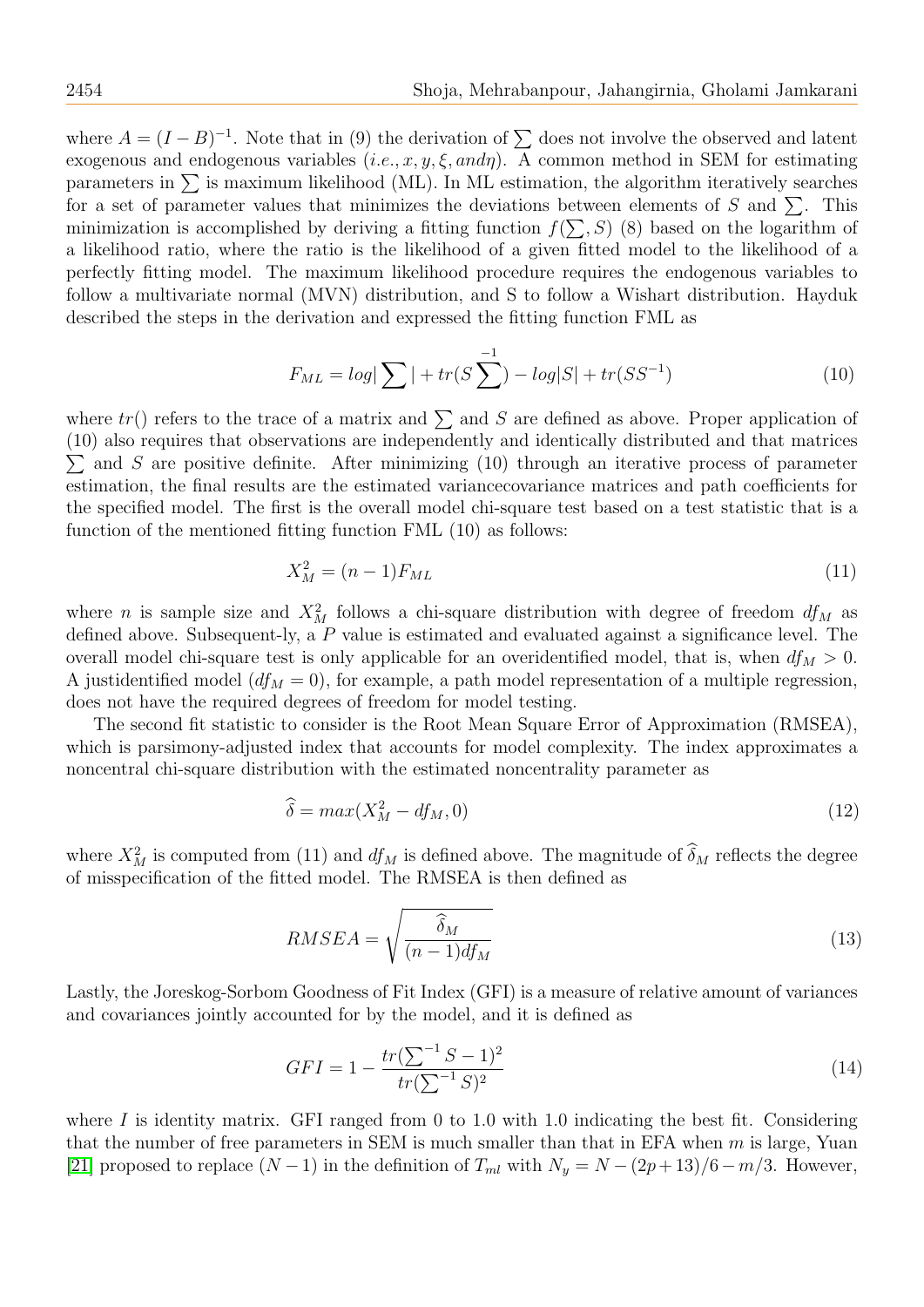this proposal is only a heuristic rather than one that is statistically justified. A more complicated correction was originally offered by Swain [\[17\]](#page-11-16), who proposed to replace  $(N-1)$  in  $T_{ml}$  by

$$
N_g = N - 1[p(2p^2 + 3p - 1) - h_q(2h_q^2 + 3h_q - 1)]/12df
$$
\n(15)

Where  $h_q = (1 + 8q)^{1/2}/2$  and q is the number of free parameters in the structural model. Studies by Fouladi [\[7\]](#page-11-17), Herzog et al. [\[11\]](#page-11-18) and Herzog and Boomsma [\[12\]](#page-11-19) indicate that the performance of test from best to worst are  $T_{mls} = N_s F_{ml}$ ,  $T_{mly} = N_y F_{ml}$ , and  $T_{mlb}$ . Although the performance of  $T_{mls}$  is potentially promising, the correction is not statistically justified.

## 4. Statistical findings

#### 4.1. Checking the normality of data distribution

<span id="page-6-0"></span>To evaluate the normality of the distribution of the main variables, the valid Kolmogorov-Smirnov test is used. In interpreting the test results, if the observed error level more than 0.05, in that case, the observed distribution is the same as the theoretical distribution and there is no difference between them. That is, the obtained distribution is normal distribution.

| rapic 1. variables hormancy |                |        |  |
|-----------------------------|----------------|--------|--|
| Variable                    | $\mathrm{Sig}$ | Result |  |
| Audit Quality (X1)          | 0.078          | Normal |  |
| Cultural Capital $(X2)$     | 0.098          | Normal |  |
| Social Capital (X3)         | 0.056          | Normal |  |
| Ethical Capital (X4)        | 0.052          | Normal |  |

Table 1: Variables normality test

According to the values obtained from Smirnov-Kolmogorov statistics (tabl[e1\)](#page-6-0), it can be inferred that the expected distribution is not significantly different from the observed distribution for all variables and so the distribution of these variables is normal.

#### 4.2. Factor analysis

In this research, to identify and measure the latent variables, confirmatory factor analysis has been used. In performing the factor analysis, we must first be sure to use the available data that is required for analysis, to ensure this, the KMO index is used. By using this test, we can ensure the adequacy of sampling. This index is in the range of 0 to 1, if the index value is close to one, the desired data are suitable for factor analysis and otherwise, the results of factor analysis are not suitable for the desired data.

| Sampling adequacy ratio coefficient KMW |                    | 0.772    |
|-----------------------------------------|--------------------|----------|
|                                         | Chi-square test    | 3451.010 |
| Bartlett's test                         | Degrees of freedom | 190      |
|                                         | $\mathrm{Sig}$     | 0.000    |

Table 2: Results of KMO index and Bartlett's test of structures of research variables

According to the above results, the amount of sampling adequacy for research structures is 0.772. Therefore, the sample size is appropriate for using structural equations. Generally, high values (close to 1) show that factor analysis is applicable to data. If this value is less than 0.5, the results of factor analysis probably will not be useful for the data. Also, Bartlett's Test of Sphericity is significant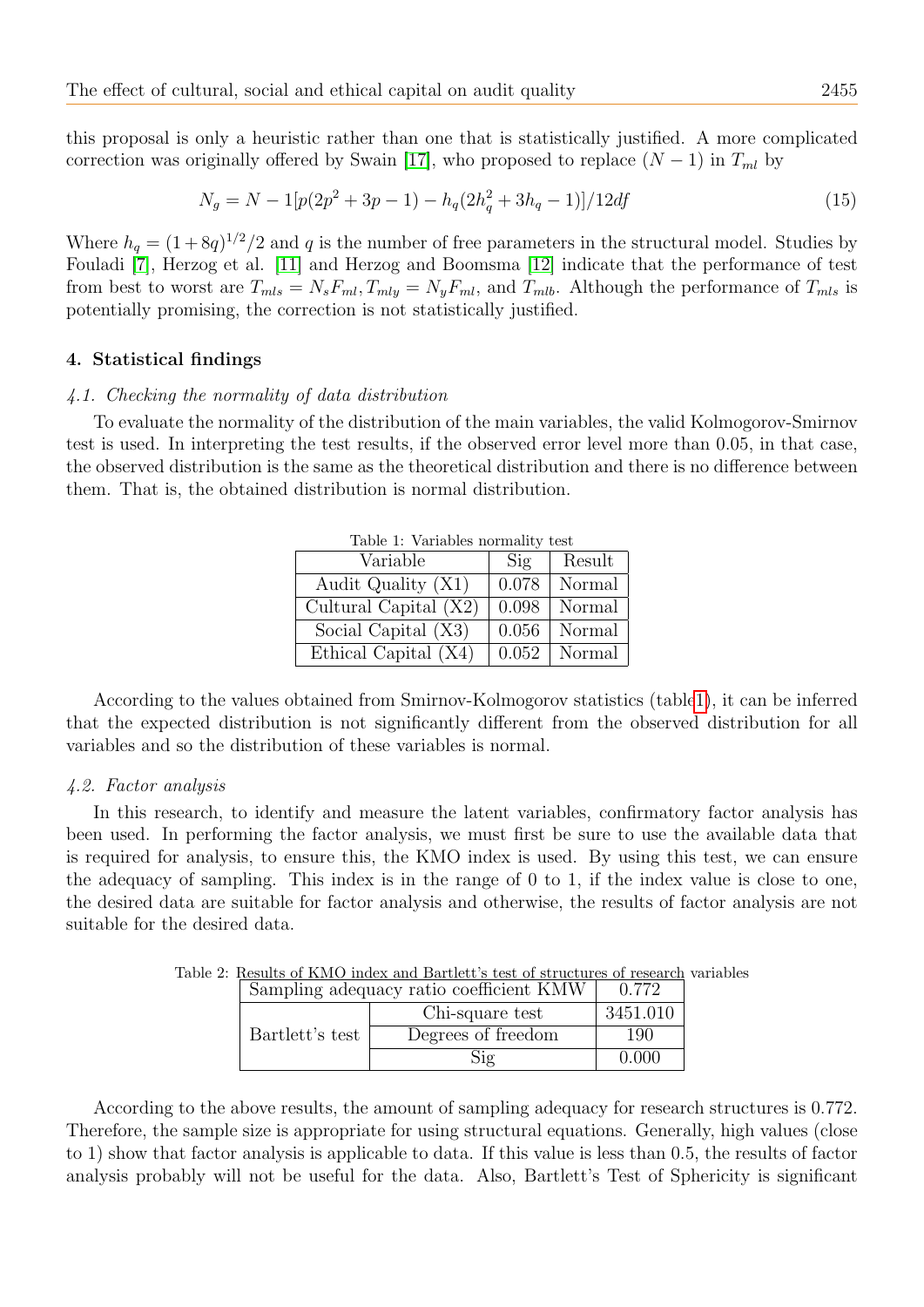(because its significance level is less than the test level), so, the relation between variables or their covariance matrix is suitable for factor analysis.

As the first step to perform confirmatory factor analysis, we examine standardized and meaningful factor loads, to make sure that have markers played a role in measuring their hidden structures or in other words, they are meaningful. For markers, significant coefficients outside of 1.96 and -1.96 are acceptable and standard factor loads are actually the same regression coefficients of the hidden variable path to the marker that must be more than 0.3. However, in some sources, the minimum acceptable value is considered 0.5.



<span id="page-7-0"></span>Chi-Square=320.80, df=160, P-value=0.00000, RMSEA=0.005

Figure 1: Standard coefficients of research variables measurement model

From the standardized coefficients measurement model (Fig. [1\)](#page-7-0) it can be concluded that there is a significant correlation between the relevant latent variables and the indexes corresponding to them.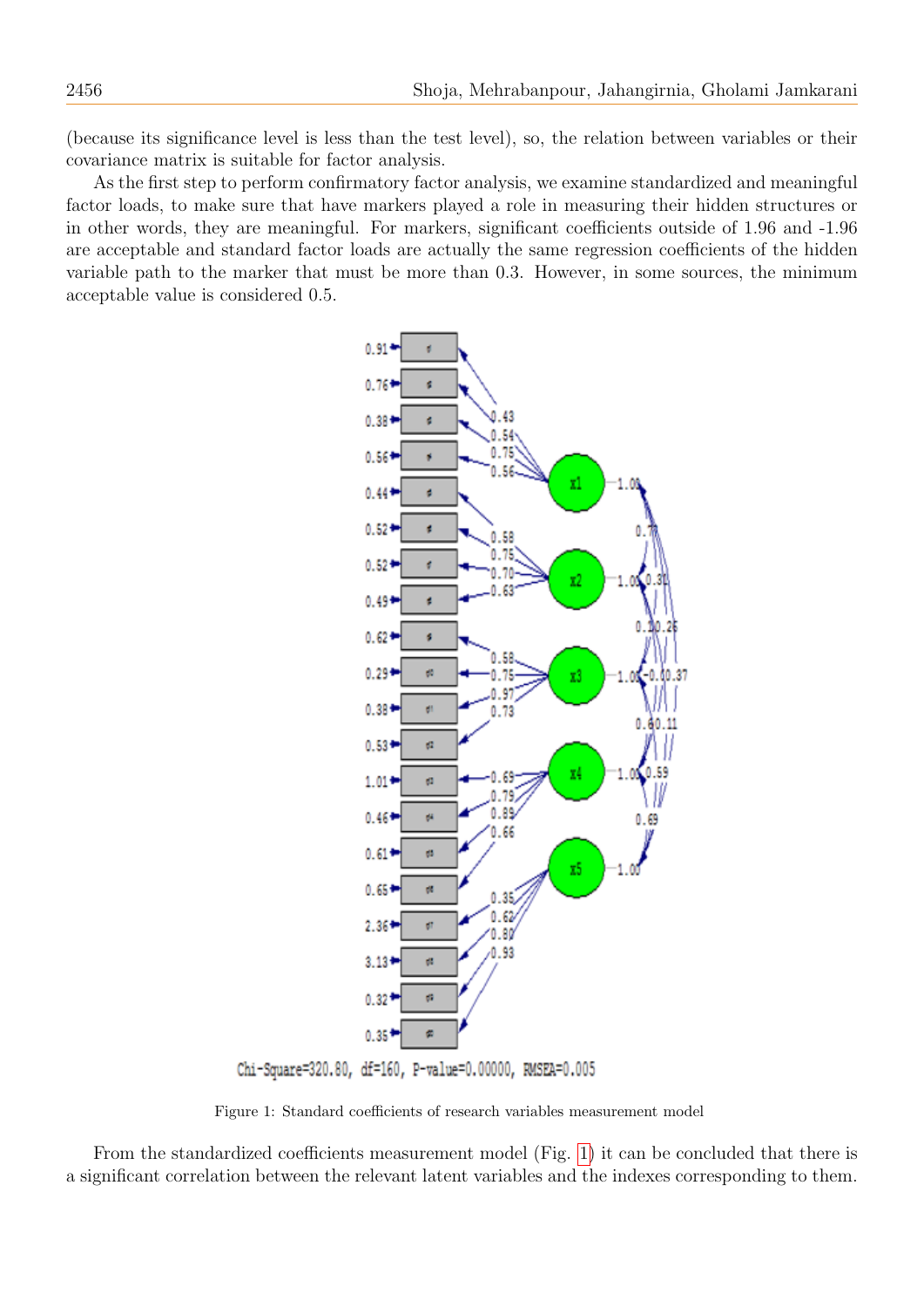Standardized coefficients actually indicate the path coefficients or standardized factor loads between factors and markers. In order to have validity, there must be a significant correlation between index and dimension and between dimension and index. In other words, the correlation coefficient between the index and the dimension must be between  $(-1, +1)$ . Standard estimation model is a model that obtains from the compliance of two covariance matrixes of the data model and shows actual estimate of model parameters. In this model, the relation between index and dimension, dimension and index is shown. Coefficients between questions and research variables are standardized coefficients, that indicate ability intensity to measure each index in the research variable. Significant coefficients indicate a significant relation between variables. If these coefficients are between -1.96 and 1.96, indicate the inability of the index to measure the relevant variable. The values of the factor load, along with their significant values, are listed in table [3.](#page-8-0)

| Variables      | t     | $\overline{\mathrm{Sig}}$ |
|----------------|-------|---------------------------|
| 1              | 7.42  | 0.000                     |
| $\overline{2}$ | 9.76  | 0.000                     |
| 3              | 15.24 | 0.000                     |
| $\overline{4}$ | 11.36 | 0.000                     |
| 5              | 12.91 | 0.000                     |
| $\overline{6}$ | 14.55 | 0.000                     |
| 7              | 18.91 | 0.000                     |
| 8              | 13.29 | 0.000                     |
| 9              | 11.85 | 0.000                     |
| 10             | 17.98 | 0.000                     |
| 11             | 10.99 | 0.000                     |
| 12             | 14.93 | 0.000                     |
| 13             | 10.95 | 0.000                     |
| 14             | 16.91 | 0.000                     |
| 15             | 16.68 | 0.000                     |
| 16             | 12.69 | 0.000                     |
| 17             | 2.86  | 0.000                     |
| 18             | 6.75  | 0.000                     |
| 19             | 18.48 | 0.000                     |
| 20             | 26.44 | 0.000                     |

<span id="page-8-0"></span>Table 3: The results of confirmatory factor analysis

According to the results of this table, the values of significance coefficients (t statistics) for all items are outside the range (-1.96, 1.96). As a result, markers have played a role in the measuring of their hidden structures, or in other words, are meaningful.

## 4.3. Fitting structural model and hypotheses test

Figure [2](#page-9-0) shows the research structural model in which the estimated regression coefficients between the variables of research structural model are displayed.

The summary of the results of fitting the research structural model is shown in the table below. As shown in Table [4,](#page-9-1) all fitted indexes of the model are at the desired level.

The results of Table [5](#page-9-2) show that cultural, social and ethical capital with a coefficient of 0.89, 0.85 and 0.86 have a positive effect on audit quality, respectively, and given that the significance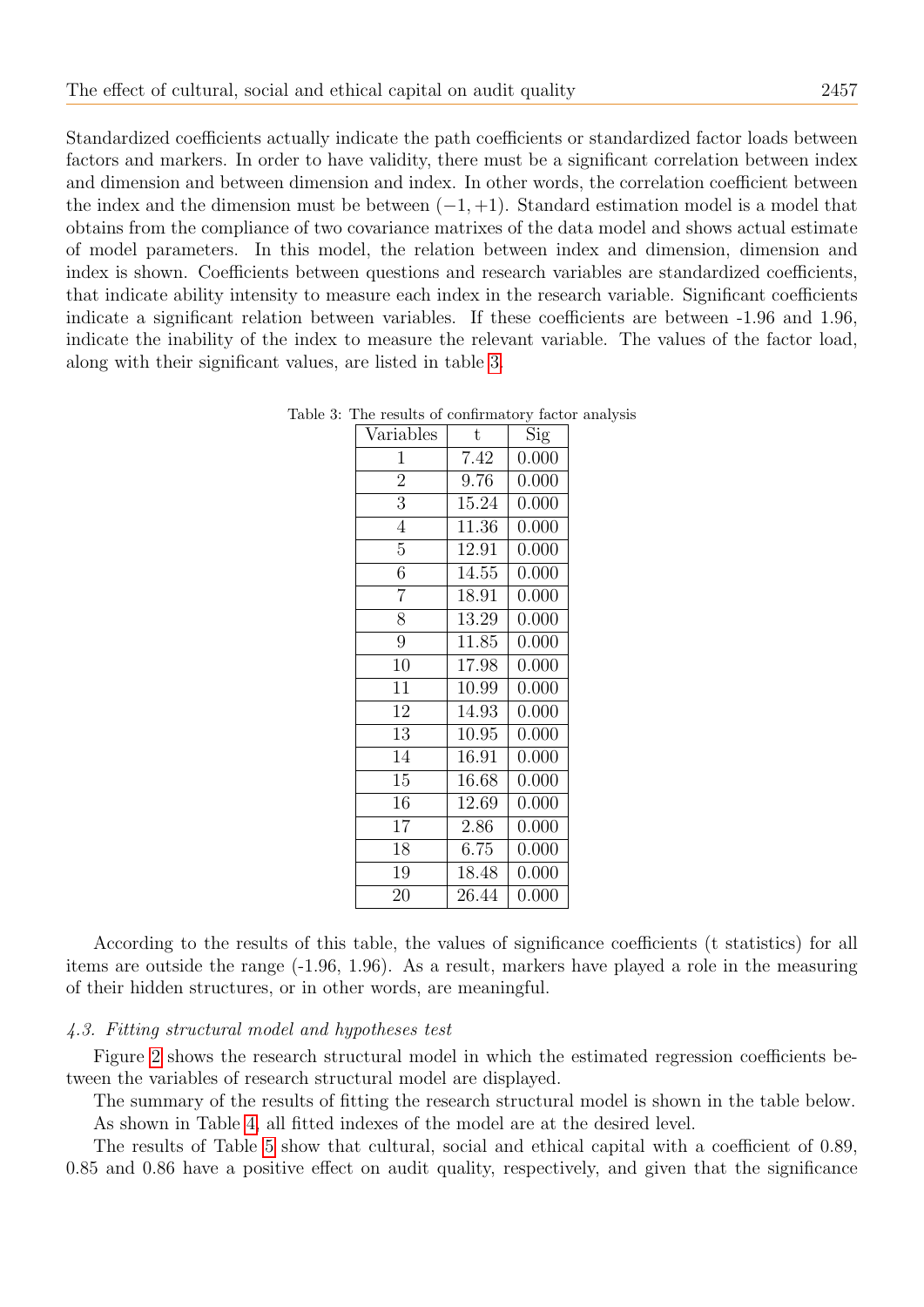

<span id="page-9-1"></span>Figure 2: Values of Standard coefficients of relations between research model variables in structural model

| Grouping indicators | indicators   | Initial Model | Acceptable fit                   |
|---------------------|--------------|---------------|----------------------------------|
| Absolute fit        | GFI          | 0.92          | $GFI > 90\%$                     |
| indicators          | <b>RMR</b>   | 0.056         | $RMR > 90\%$                     |
| Comparative fit     | <b>TLI</b>   | 0.83          | $TLI > 90\%$                     |
| indices             | <b>NFI</b>   | 0.92          | $NFI > 90\%$                     |
|                     | <b>CFI</b>   | 0.92          | $CFI > 90\%$                     |
|                     | <b>IFI</b>   | 0.93          | $IFI > 90\%$                     |
| Affordable fitting  | <b>PNFI</b>  | 0.71          | $\overline{\mathrm{PNFI}}_i$ 50% |
| indices             | PCFI         | 0.79          | $\overline{\text{PCFI}_250\%}$   |
|                     | <b>RMSEA</b> | 0.009         | $RMSEA$ ; $8\%$                  |

<span id="page-9-0"></span>Table 4: Fitting indexes for the proposed model

<span id="page-9-2"></span>

|    | Hypothesis   Description of the hypothesis      | Standard    | <b>Test</b> | Sig   |
|----|-------------------------------------------------|-------------|-------------|-------|
|    |                                                 | coefficient | statistics  |       |
| H1 | The effect of cultural capital on audit quality | 0.89        | 6.198       | 0.000 |
| H2 | The effect of social capital on audit quality   | 0.85        | 5.317       | 0.000 |
| H3 | The effect of ethical capital on audit quality  | 0.86        | 5.541       | 0.036 |

Table 5: The results of fitting the research structural model

level is less than 0.05, the above coefficients are statistically significant. And research hypotheses are confirmed.

## 5. Conclusion

Our findings show a positive relationship between social capital and audit fees. This means that the Iranian companies headquartered in provinces with high-quality social capital pay higher audit fees. In other words, the Iranian auditors do not judge the honesty of their clients based on where the firm is headquartered. Contrary to previous research literature, indicating that higher social norms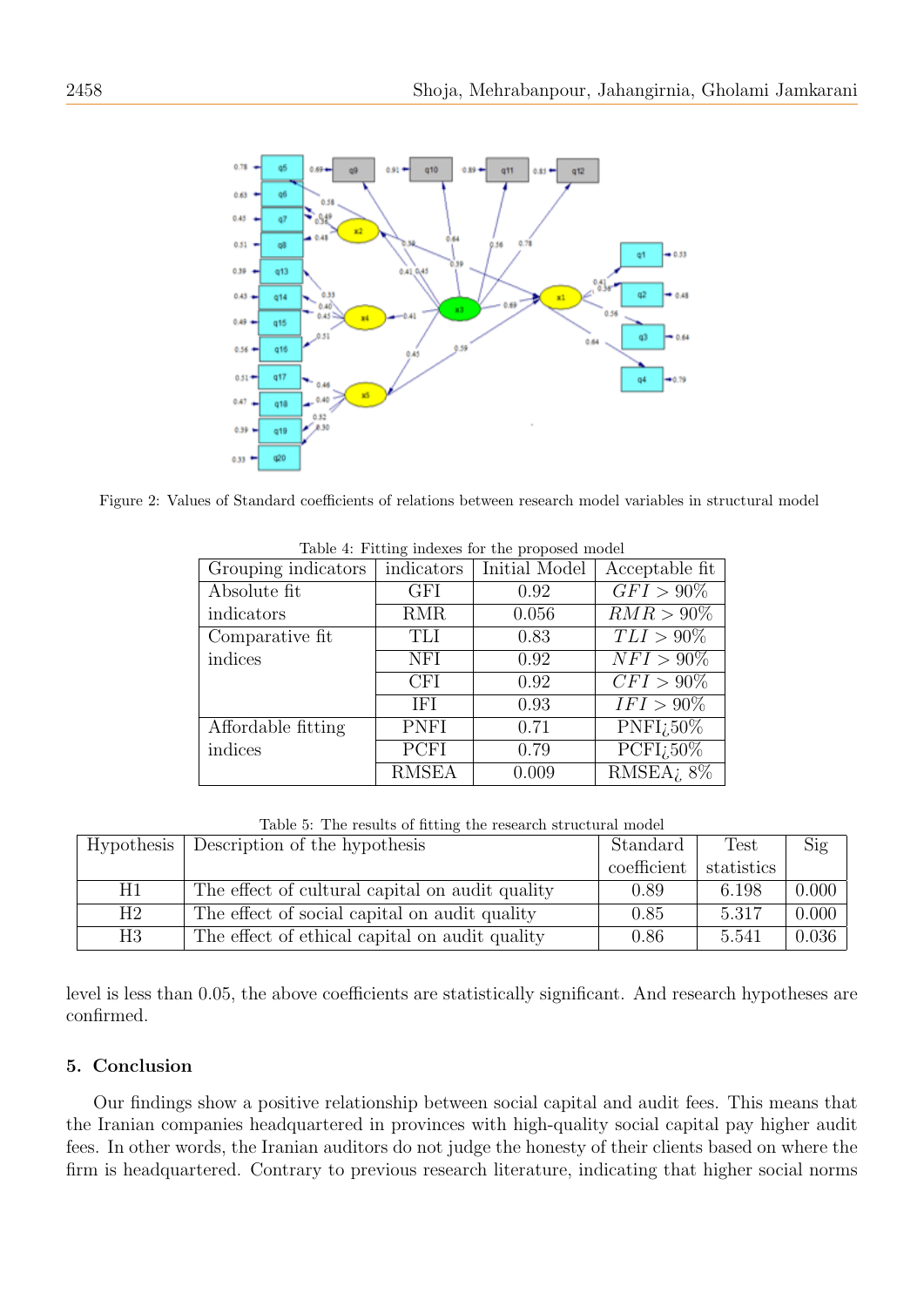through an increased sense of guilt, as well as higher network density through increased punishment can induce managers to behave more honestly when providing financial reporting, our findings confirm that severe financial pressures stemming from economic crises may lead to the emergence of dark dimensions of social capital in management decisions. Difficult financial circumstances sometimes lead to a sense of fear of bankruptcy and the collapse of the company, which causes managers to manipulate the financial statements in such a way to attract more investors and creditors in the market. According to Jha and Chen [\[13\]](#page-11-4), social capital measures the level of mutual trust in a region, and auditors often judge the trustworthiness of their clients based on where the firm is headquartered. Accordingly, since Iranian auditors have more confidence in the honesty of companies located in areas with high social capital, managers of these companies have considered the possibilities of detecting financial figures who are being manipulated by the auditors less, and they have attempted to provide more attractive financial images of their companies by performing profit management activities. Our findings are inconsistent with the results of Yue [\[20\]](#page-11-10), Jha and Chen [\[13\]](#page-11-4), Chen et al. [\[5\]](#page-11-14), Sánchez et al. [\[16\]](#page-11-11), etc. Unlike the Iranian market, most past research has been conducted in developed markets, and the managers of such companies have never been under severe financial pressure. Therefore, financial pressures can sometimes be major factors in shaping the negative effects of social capital when preparing financial reporting. As a result, social capital is expected to decrease the use of earnings manipulation, because of extra costs induced by guilt, monitoring, and punishment. In this research, a key question is raised that—given managers of Iranian companies are under heavy financial pressure due to severe economic sanctions—can norms and social networks still prevent their opportunistic behaviors? In other words, can social norms induce a sense of guilt especially in situations that Iranian managers, to survive in a financial crisis, have great motivations for conducting profit management activities to convey a more attractive picture of their financial situation? Do social networks increase the perceived costs of selfish decisions through punishment and more effective monitoring? To find answers to these questions, it is best to look at Iran's market conditions to evaluate better the impact of social capital on managerial behavior. Answering this question is like a double sword. On the one hand, given the prior research literature, it is expected that the social norms and networks of high social-capital regions induce managers to behave more honestly, which will lead to decreasing audit risk and audit fees. On the other hand, Iranian managers are not expected to be impressed by socially positive values and not adhere to professional ethics when preparing financial statements, which would increase auditing fees. Social capital measures the level of mutual trust in a location. Trust between a firm and both its stakeholders and investors are built through social capital. Trust between an auditor and its client also depends on the quality of the social capital in which a company is located. Accordingly, in addition to investors, lenders, and others who can be more confident in the honesty of the behavior of managers operating in areas with high social capital, auditors judge the trustworthiness of their clients based on where the firm is headquartered. Therefore, given that Iranian managers are under heavy financial pressure due to economic sanctions, those companies located in areas with higher social capital are expected to abuse the high level of trust that auditors and other groups in the market have in them. In other words, from the perspective of the managers of these companies, it is very unlikely that auditors and others will be pessimistic about the accuracy of the financial reporting. For this reason, these executives may abuse the high trust of others in themselves and try to better show their poor financial performance by manipulating accounting figures.

## References

<span id="page-10-0"></span>[1] E. Akpomi, J. Amesi and P. Harcourt, Behavioural constraints on practices of auditing in Nigeria, Educ. Res. Rev. 4(10) (2009) 465–469.